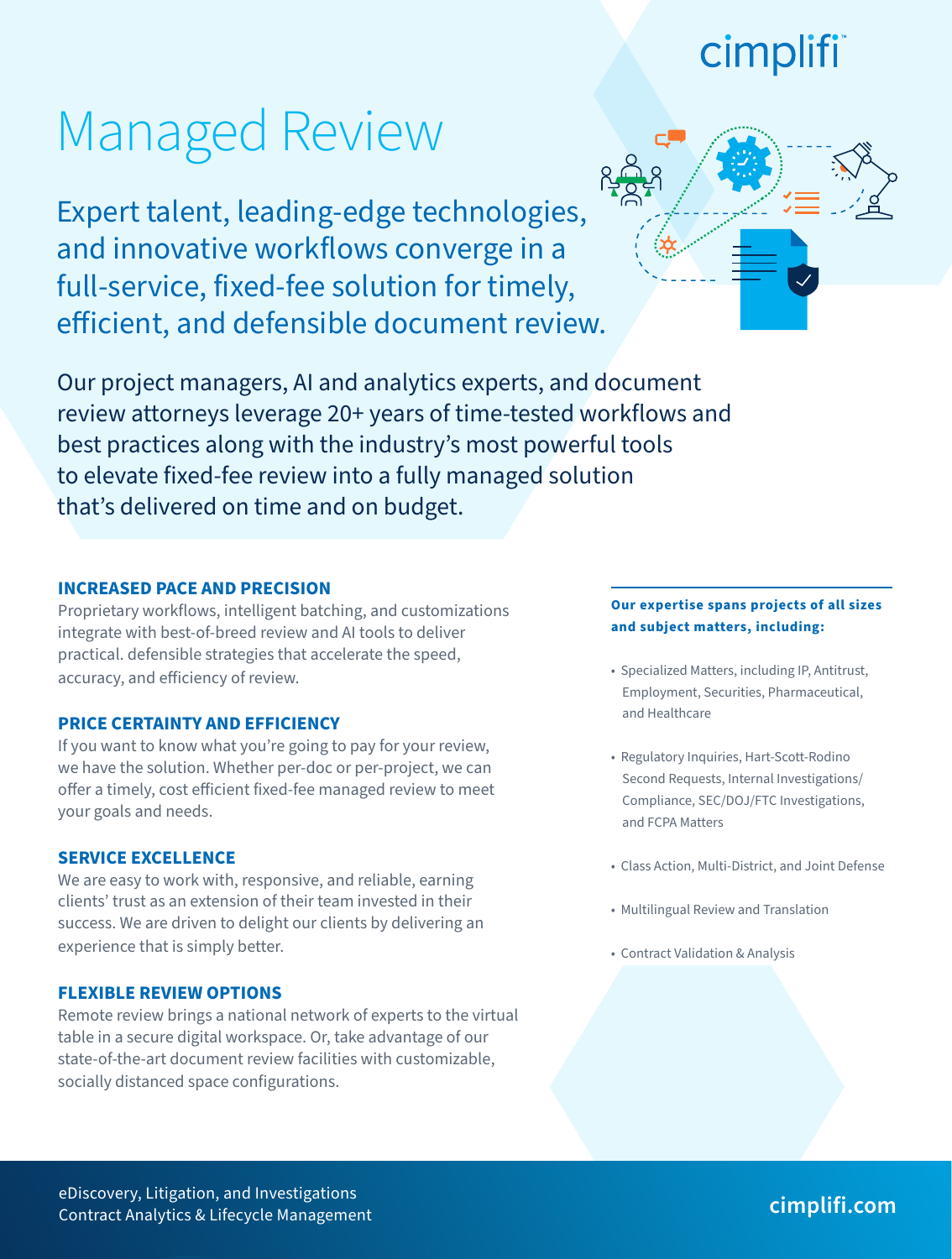## cimplifi

## Time-tested expertise meets advanced analytics for high-quality deliverables and better outcomes.

Managed review is in our DNA—it's how we got started more than 20 years ago, and we continue to innovate and apply ingenuity to deliver a consistently better approach to our technology-assisted review solutions. Our seasoned review managers represent the best the industry has to offer, with collective expertise gained from having staffed, staged, and managed thousands of document reviews. They've seen it all and know how to achieve the best results by utilizing analytics and technology, intelligent batching, best practices, and proven workflows to deliver a more accurate, consistent, and efficient review.

### Your review is in good hands—we've got you covered.

### **PROJECT MANAGEMENT & OVERSIGHT**

Licensed attorneys oversee all managed review teams and actively participate in projects, maintaining constant communication and supervision over processes and workflows, quality, and productivity.

### **METRICS & REPORTING**

We deliver daily review insights and metrics for real-time tracking and analysis. Comprehensive and customizable reporting for clients and case teams ensure quality, productivity, and cost management.

### **FLEXIBLE PRICING OPTIONS**

We make it easier to work with us on your terms. From per-document to fixed fee to traditional billing, we offer alternative fee arrangements that deliver predictability, efficiency, and cost certainty.

### Remote Review

Distributed, remote document review brings a national network of experts to the virtual table in a secure digital workspace.

- Supports a more geographically diverse team of contract attorneys, legal professionals, and native language translators
- Utilizes our national network of project managers and full-time on-staff lawyers to remotely manage domestic teams of contract attorneys
- Maximizes efficiency and expertise for your review by drawing on a deep pipeline of contract attorneys from across the country
- Includes all the equipment, access, and security needed for our legal professionals to safely work remotely under full supervision
- Ensures full protection for every link in the chain with encryption software and AI-enhanced productivity tools
- Offers two options for securing and managing workstations: a Cimplifi distributed PC or via Citrix